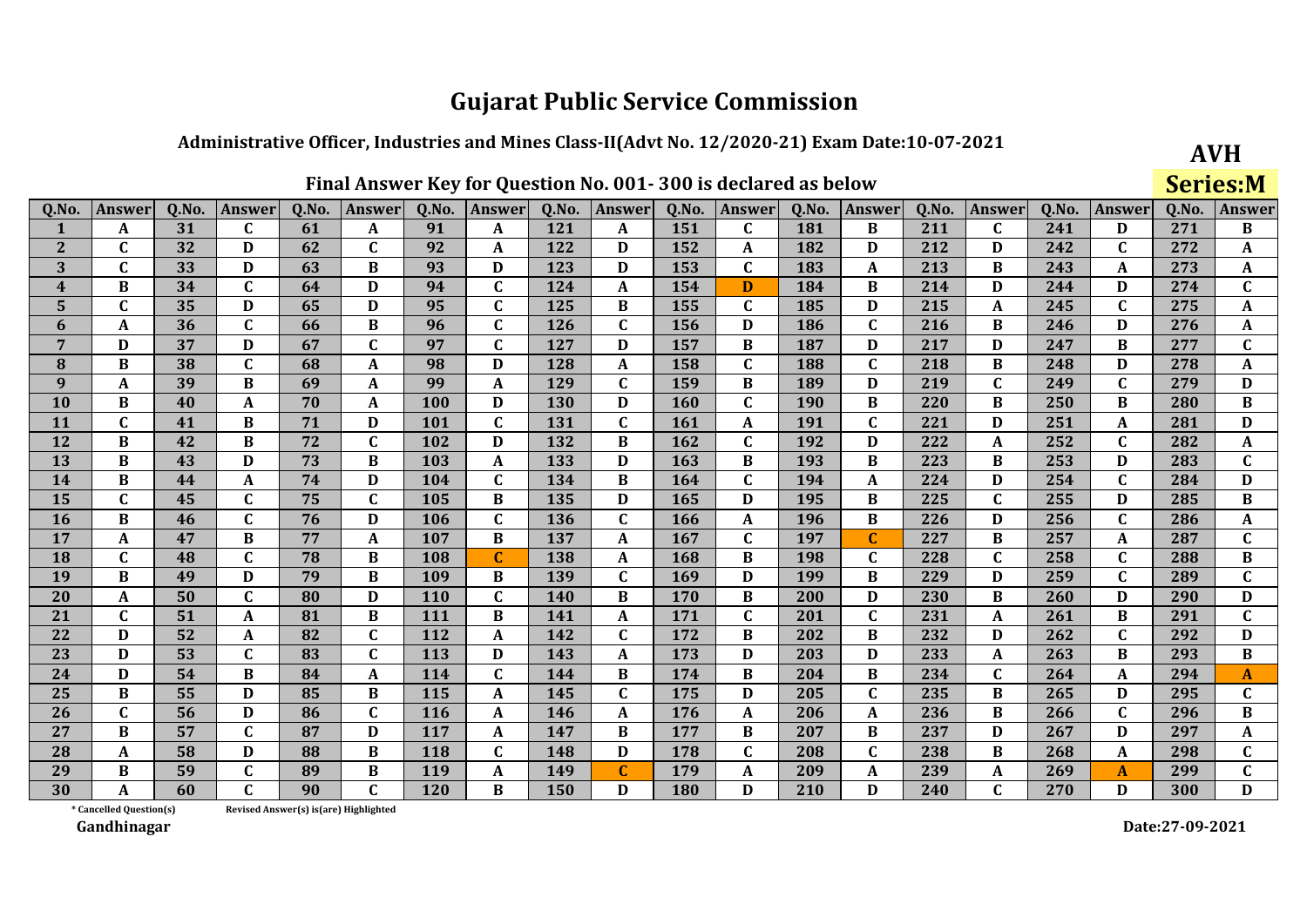## Administrative Officer, Industries and Mines Class-II(Advt No. 12/2020-21) Exam Date:10-07-2021

 $E_{total}$ rex Key for Overtian No. 001, 200 is declared as heler

|                | Final Answer Key for Question No. 001-300 is declared as below |       |                           |       |               |            |                  |            |              |            |               |            |                  |       |              | <b>Series:A</b> |               |       |               |
|----------------|----------------------------------------------------------------|-------|---------------------------|-------|---------------|------------|------------------|------------|--------------|------------|---------------|------------|------------------|-------|--------------|-----------------|---------------|-------|---------------|
| Q.No.          | <b>Answer</b>                                                  | Q.No. | Answer                    | Q.No. | <b>Answer</b> | Q.No.      | <b>Answer</b>    | Q.No.      | Answer       | Q.No.      | <b>Answer</b> | Q.No.      | Answer           | Q.No. | Answer       | Q.No.           | <b>Answer</b> | Q.No. | <b>Answer</b> |
|                | A                                                              | 31    | C                         | 61    | A             | 91         | A                | 121        | A            | 151        | $\mathbf C$   | 181        | B                | 211   | C            | 241             | D             | 271   | B             |
| $\mathbf{2}$   | $\mathbf C$                                                    | 32    | D                         | 62    | $\mathbf{C}$  | 92         | A                | 122        | D            | 152        | A             | 182        | D                | 212   | D            | 242             | $\mathbf{C}$  | 272   | A             |
| 3              | C                                                              | 33    | D                         | 63    | B             | 93         | D                | 123        | D            | 153        | $\mathbf C$   | 183        | $\boldsymbol{A}$ | 213   | $\bf{B}$     | 243             | A             | 273   | A             |
| 4              | $\bf{B}$                                                       | 34    | $\mathbf{C}$              | 64    | D             | 94         | $\mathbf{C}$     | 124        | A            | 154        | D             | 184        | $\, {\bf B}$     | 214   | D            | 244             | D             | 274   | $\mathbf C$   |
| 5              | $\mathbf C$                                                    | 35    | $\mathbf D$               | 65    | D             | 95         | $\mathbf C$      | 125        | B            | 155        | $\mathbf{C}$  | 185        | D                | 215   | A            | 245             | $\mathbf C$   | 275   | A             |
| 6              | A                                                              | 36    | $\mathbf{C}$              | 66    | B             | 96         | $\mathbf C$      | 126        | $\mathbf{C}$ | 156        | D             | 186        | $\mathbf{C}$     | 216   | B            | 246             | D             | 276   | A             |
| $7\phantom{.}$ | D                                                              | 37    | D                         | 67    | $\mathbf{C}$  | 97         | $\mathbf C$      | 127        | D            | 157        | B             | 187        | D                | 217   | D            | 247             | B             | 277   | $\mathbf C$   |
| 8              | B                                                              | 38    | $\mathbf C$               | 68    | A             | 98         | D                | 128        | A            | 158        | $\mathbf C$   | 188        | $\mathbf C$      | 218   | $\bf{B}$     | 248             | D             | 278   | A             |
| 9              | A                                                              | 39    | B                         | 69    | A             | 99         | A                | 129        | C            | 159        | B             | 189        | D                | 219   | $\mathbf{C}$ | 249             | $\mathbf C$   | 279   | D             |
| <b>10</b>      | B                                                              | 40    | A                         | 70    | A             | <b>100</b> | D                | <b>130</b> | D            | <b>160</b> | C             | <b>190</b> | $\bf{B}$         | 220   | B            | 250             | B             | 280   | B             |
| 11             | $\mathbf C$                                                    | 41    | $\, {\bf B}$              | 71    | D             | 101        | $\mathbf C$      | 131        | $\mathbf C$  | 161        | A             | 191        | $\mathbf C$      | 221   | $\mathbf D$  | 251             | A             | 281   | $\mathbf D$   |
| 12             | B                                                              | 42    | $\bf{B}$                  | 72    | $\mathbf C$   | 102        | D                | 132        | B            | 162        | $\mathbf C$   | 192        | D                | 222   | A            | 252             | C             | 282   | A             |
| 13             | $\bf{B}$                                                       | 43    | $\mathbf D$               | 73    | $\bf{B}$      | 103        | $\boldsymbol{A}$ | 133        | D            | 163        | $\bf{B}$      | 193        | $\bf{B}$         | 223   | $\bf{B}$     | 253             | D             | 283   | $\mathbf C$   |
| 14             | B                                                              | 44    | $\boldsymbol{\mathsf{A}}$ | 74    | D             | 104        | C                | 134        | B            | 164        | C             | 194        | $\mathbf{A}$     | 224   | D            | 254             | $\mathbf C$   | 284   | D             |
| 15             | C                                                              | 45    | $\mathbf C$               | 75    | C             | 105        | B                | 135        | D            | 165        | D             | 195        | B                | 225   | $\mathbf C$  | 255             | D             | 285   | B             |
| 16             | B                                                              | 46    | $\mathbf{C}$              | 76    | D             | 106        | $\mathbf C$      | 136        | $\mathbf{C}$ | 166        | A             | 196        | $\bf{B}$         | 226   | D            | 256             | $\mathbf C$   | 286   | A             |
| 17             | A                                                              | 47    | $\, {\bf B}$              | 77    | A             | 107        | B                | 137        | A            | 167        | C             | 197        | $\mathbf C$      | 227   | B            | 257             | A             | 287   | $\mathbf C$   |
| 18             | $\mathbf C$                                                    | 48    | $\mathbf C$               | 78    | B             | 108        | $\mathbf C$      | 138        | A            | 168        | $\bf{B}$      | 198        | $\mathbf C$      | 228   | $\mathbf C$  | 258             | $\mathbf C$   | 288   | $\, {\bf B}$  |
| 19             | B                                                              | 49    | $\mathbf D$               | 79    | B             | 109        | $\bf{B}$         | 139        | $\mathbf{C}$ | 169        | D             | 199        | $\, {\bf B}$     | 229   | D            | 259             | $\mathbf{C}$  | 289   | $\mathbf{C}$  |
| 20             | A                                                              | 50    | $\mathbf C$               | 80    | D             | <b>110</b> | C                | 140        | B            | 170        | B             | 200        | D                | 230   | $\bf{B}$     | 260             | D             | 290   | D             |
| 21             | $\mathbf C$                                                    | 51    | $\mathbf{A}$              | 81    | $\bf{B}$      | 111        | $\bf{B}$         | 141        | A            | 171        | $\mathbf{C}$  | 201        | $\mathbf C$      | 231   | A            | 261             | $\bf{B}$      | 291   | $\mathbf C$   |
| 22             | D                                                              | 52    | A                         | 82    | $\mathbf C$   | 112        | A                | 142        | $\mathbf{C}$ | 172        | B             | 202        | $\bf{B}$         | 232   | D            | 262             | C             | 292   | D             |
| 23             | D                                                              | 53    | $\mathbf C$               | 83    | $\mathbf C$   | 113        | D                | 143        | A            | 173        | D             | 203        | D                | 233   | $\mathbf A$  | 263             | B             | 293   | $\bf{B}$      |
| 24             | D                                                              | 54    | $\bf{B}$                  | 84    | A             | 114        | $\mathbf{C}$     | 144        | B            | 174        | $\bf{B}$      | 204        | $\, {\bf B}$     | 234   | $\mathbf{C}$ | 264             | A             | 294   | A             |
| 25             | B                                                              | 55    | $\mathbf D$               | 85    | B             | 115        | $\mathbf{A}$     | 145        | $\mathbf{C}$ | 175        | D             | 205        | $\mathbf C$      | 235   | $\bf{B}$     | 265             | D             | 295   | $\mathbf C$   |
| 26             | C                                                              | 56    | D                         | 86    | $\mathbf C$   | <b>116</b> | A                | 146        | A            | 176        | A             | 206        | A                | 236   | $\bf{B}$     | 266             | $\mathbf C$   | 296   | $\bf{B}$      |
| 27             | <sub>R</sub>                                                   | 57    | $\mathbf{C}$              | 87    | D             | 117        | A                | 147        | B            | 177        | $\bf{B}$      | 207        | B                | 237   | D            | 267             | D             | 297   | A             |
| 28             | A                                                              | 58    | D                         | 88    | B             | 118        | C                | 148        | D            | 178        | C             | 208        | $\mathbf C$      | 238   | $\bf{B}$     | 268             | A             | 298   | $\mathbf C$   |
| 29             | B                                                              | 59    | $\mathbf C$               | 89    | B             | 119        | A                | 149        | C            | 179        | A             | 209        | A                | 239   | A            | 269             | A             | 299   | $\mathbf C$   |
| 30             | A                                                              | 60    | $\mathbf{C}$              | 90    | $\mathbf C$   | 120        | B                | 150        | D            | <b>180</b> | D             | 210        | D                | 240   | $\mathbf C$  | 270             | D             | 300   | D             |

\* Cancelled Question(s) Revised Answer(s) is(are) Highlighted

Gandhinagar

Date:27-09-2021

**AVH**  $C = 1 - 1$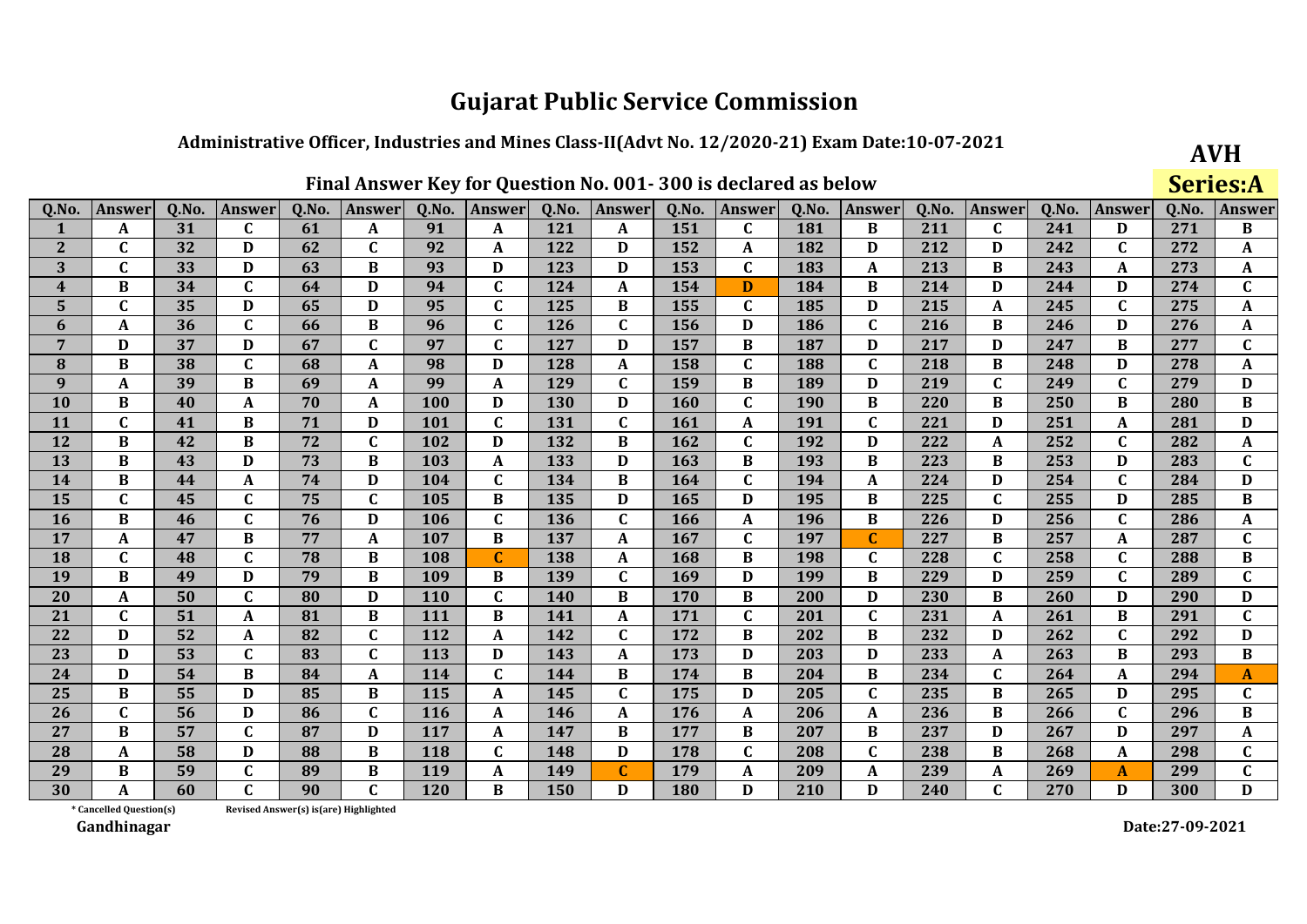## Administrative Officer, Industries and Mines Class-II(Advt No. 12/2020-21) Exam Date:10-07-2021

 $0.0100$  $\mathbf{r}$ 

|              | Final Answer Key for Question No. 001-300 is declared as below |       |                  |       |               |            |               |       |              |            |               |       |                  |       | <b>Series:B</b> |       |               |       |                           |
|--------------|----------------------------------------------------------------|-------|------------------|-------|---------------|------------|---------------|-------|--------------|------------|---------------|-------|------------------|-------|-----------------|-------|---------------|-------|---------------------------|
| Q.No.        | <b>Answer</b>                                                  | Q.No. | Answer           | Q.No. | <b>Answer</b> | Q.No.      | <b>Answer</b> | Q.No. | Answer       | Q.No.      | <b>Answer</b> | Q.No. | <b>Answer</b>    | Q.No. | <b>Answer</b>   | Q.No. | <b>Answer</b> | Q.No. | Answei                    |
|              | A                                                              | 31    | A                | 61    | B             | 91         | B             | 121   | $\mathbf C$  | 151        | A             | 181   | $\mathbf c$      | 211   | B               | 241   | $\mathbf c$   | 271   | C                         |
| $\mathbf{2}$ | A                                                              | 32    | $\mathbf C$      | 62    | $\mathbf C$   | 92         | B             | 122   | B            | 152        | D             | 182   | $\bf{B}$         | 212   | $\mathbf C$     | 242   | D             | 272   | $\mathbf D$               |
| 3            | $\mathbf C$                                                    | 33    | $\mathbf C$      | 63    | $\mathbf C$   | 93         | D             | 123   | D            | 153        | D             | 183   | D                | 213   | $\bf{B}$        | 243   | B             | 273   | $\bf{B}$                  |
| 4            | $\bf{B}$                                                       | 34    | $\bf{B}$         | 64    | A             | 94         | A             | 124   | $\bf{B}$     | 154        | A             | 184   | $\bf{B}$         | 214   | $\mathbf{A}$    | 244   | D             | 274   | A                         |
| 5            | D                                                              | 35    | $\mathbf C$      | 65    | $\bf{B}$      | 95         | C             | 125   | D            | 155        | B             | 185   | D                | 215   | D               | 245   | A             | 275   | $\mathbf C$               |
| 6            | D                                                              | 36    | $\mathbf{A}$     | 66    | $\mathbf C$   | 96         | C             | 126   | A            | 156        | C             | 186   | $\mathbf C$      | 216   | $\mathbf C$     | 246   | $\bf{B}$      | 276   | $\bf{B}$                  |
| 7            | C                                                              | 37    | D                | 67    | D             | 97         | B             | 127   | B            | 157        | D             | 187   | A                | 217   | D               | 247   | D             | 277   | A                         |
| 8            | D                                                              | 38    | $\bf{B}$         | 68    | $\bf{B}$      | 98         | $\mathbf C$   | 128   | $\mathbf C$  | 158        | A             | 188   | $\mathbf{A}$     | 218   | A               | 248   | B             | 278   | $\mathbf C$               |
| 9            | $\mathbf C$                                                    | 39    | A                | 69    | $\bf{B}$      | 99         | D             | 129   | A            | 159        | C             | 189   | $\mathbf C$      | 219   | $\mathbf{A}$    | 249   | $\mathbf{C}$  | 279   | $\mathbf C$               |
| <b>10</b>    | $\mathbf C$                                                    | 40    | $\bf{B}$         | 70    | $\mathbf{C}$  | 100        | $\mathbf C$   | 130   | D            | 160        | D             | 190   | $\bf{B}$         | 220   | D               | 250   | B             | 280   | D                         |
| 11           | A                                                              | 41    | $\mathbf C$      | 71    | A             | 101        | C             | 131   | $\mathbf C$  | 161        | B             | 191   | $\boldsymbol{A}$ | 221   | $\bf{B}$        | 251   | D             | 281   | $\boldsymbol{\mathsf{A}}$ |
| 12           | $\mathbf C$                                                    | 42    | $\bf{B}$         | 72    | A             | 102        | A             | 132   | D            | 162        | D             | 192   | $\mathbf C$      | 222   | A               | 252   | A             | 282   | D                         |
| 13           | B                                                              | 43    | $\bf{B}$         | 73    | D             | 103        | $\mathbf C$   | 133   | A            | 163        | A             | 193   | $\boldsymbol{A}$ | 223   | A               | 253   | B             | 283   | A                         |
| 14           | D                                                              | 44    | $\, {\bf B}$     | 74    | $\mathbf C$   | 104        | D             | 134   | $\mathbf C$  | 164        | $\bf{B}$      | 194   | $\, {\bf B}$     | 224   | $\mathbf C$     | 254   | D             | 284   | $\mathbf C$               |
| 15           | D                                                              | 45    | $\mathbf C$      | 75    | $\mathbf C$   | 105        | $\mathbf C$   | 135   | $\bf{B}$     | 165        | D             | 195   | $\mathbf C$      | 225   | A               | 255   | $\mathbf{C}$  | 285   | $\bf{B}$                  |
| <b>16</b>    | B                                                              | 46    | $\bf{B}$         | 76    | $\mathbf{C}$  | 106        | D             | 136   | $\mathbf{C}$ | 166        | C             | 196   | $\mathbf{A}$     | 226   | A               | 256   | D             | 286   | $\, {\bf B}$              |
| 17           | $\mathbf C$                                                    | 47    | A                | 77    | $\mathbf C$   | 107        | B             | 137   | B            | 167        | D             | 197   | $\bf{B}$         | 227   | $\mathbf C$     | 257   | B             | 287   | $\mathbf D$               |
| 18           | A                                                              | 48    | $\mathbf C$      | 78    | D             | 108        | $\mathbf C$   | 138   | $\mathbf C$  | 168        | $\mathbf{C}$  | 198   | D                | 228   | $\mathbf{A}$    | 258   | $\mathbf C$   | 288   | $\bf{B}$                  |
| 19           | A                                                              | 49    | $\bf{B}$         | 79    | A             | 109        | $\bf{B}$      | 139   | B            | 169        | D             | 199   | $\mathbf{C}$     | 229   | D               | 259   | D             | 289   | A                         |
| 20           | A                                                              | 50    | $\boldsymbol{A}$ | 80    | D             | 110        | $\mathbf c$   | 140   | $\mathbf C$  | 170        | $\bf{B}$      | 200   | D                | 230   | $\bf{B}$        | 260   | $\bf{B}$      | 290   | $\mathbf C$               |
| 21           | D                                                              | 51    | $\mathbf C$      | 81    | $\mathbf{C}$  | 111        | A             | 141   | $\bf{B}$     | 171        | $\mathbf{C}$  | 201   | $\mathbf{A}$     | 231   | $\mathbf{C}$    | 261   | D             | 291   | D                         |
| 22           | $\mathbf C$                                                    | 52    | D                | 82    | D             | 112        | $\mathbf C$   | 142   | A            | 172        | D             | 202   | $\mathbf C$      | 232   | $\bf{B}$        | 262   | A             | 292   | $\mathbf C$               |
| 23           | B                                                              | 53    | $\mathbf D$      | 83    | D             | 113        | B             | 143   | D            | 173        | B             | 203   | D                | 233   | D               | 263   | C             | 293   | A                         |
| 24           | D                                                              | 54    | $\mathbf D$      | 84    | $\mathbf C$   | 114        | $\mathbf C$   | 144   | $\mathbf C$  | 174        | A             | 204   | $\mathbf C$      | 234   | $\bf{B}$        | 264   | D             | 294   | D                         |
| 25           | $\mathbf C$                                                    | 55    | $\, {\bf B}$     | 85    | D             | 115        | D             | 145   | A            | 175        | B             | 205   | D                | 235   | $\mathbf C$     | 265   | B             | 295   | $\mathbf C$               |
| 26           | D                                                              | 56    | $\mathbf C$      | 86    | $\mathbf C$   | <b>116</b> | A             | 146   | A            | 176        | B             | 206   | $\mathbf C$      | 236   | A               | 266   | A             | 296   | D                         |
| 27           | A                                                              | 57    | $\bf{B}$         | 87    | D             | 117        | $\mathbf C$   | 147   | A            | 177        | $\mathbf{C}$  | 207   | $\mathbf{A}$     | 237   | $\bf{B}$        | 267   | $\mathbf C$   | 297   | $\bf{B}$                  |
| 28           | B                                                              | 58    | $\boldsymbol{A}$ | 88    | $\mathbf C$   | 118        | B             | 148   | $\mathbf C$  | 178        | C             | 208   | $\mathbf C$      | 238   | $\mathbf C$     | 268   | B             | 298   | $\mathbf{D}$              |
| 29           | B                                                              | 59    | $\bf{B}$         | 89    | B             | 119        | D             | 149   | A            | 179        | B             | 209   | $\mathbf C$      | 239   | A               | 269   | C             | 299   | $\mathbf C$               |
| 30           | D                                                              | 60    | A                | 90    | A             | <b>120</b> | B             | 150   | B            | <b>180</b> | D             | 210   | D                | 240   | D               | 270   | D             | 300   | $\bf{B}$                  |

\* Cancelled Question(s) Revised Answer(s) is(are) Highlighted

Gandhinagar

Date:27-09-2021

**AVH**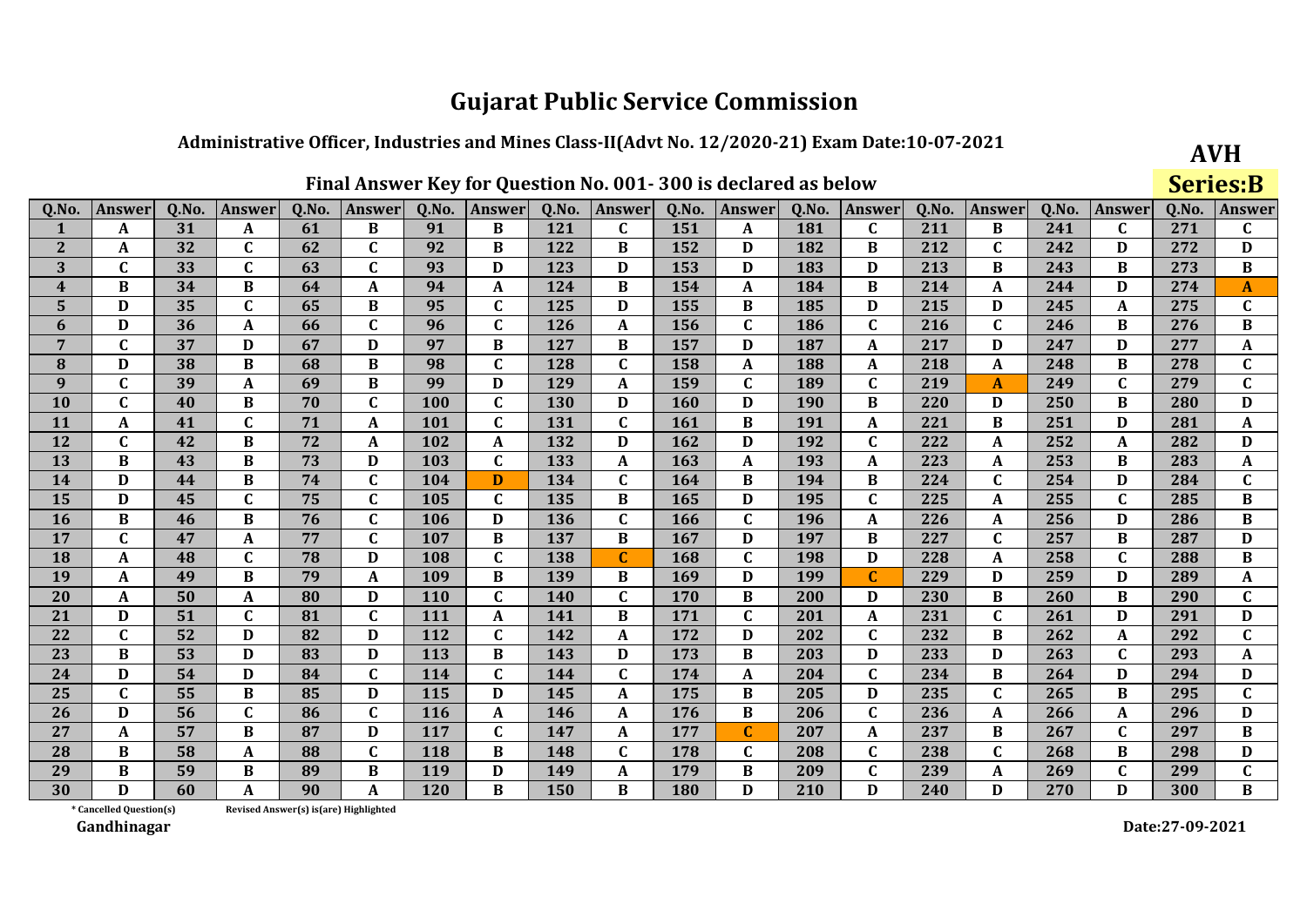## Administrative Officer, Industries and Mines Class-II(Advt No. 12/2020-21) Exam Date:10-07-2021

|  |  |  |  | Final Answer Key for Question No. 001-300 is declared as below |  |  |  |  |  |  |  |  |
|--|--|--|--|----------------------------------------------------------------|--|--|--|--|--|--|--|--|
|--|--|--|--|----------------------------------------------------------------|--|--|--|--|--|--|--|--|

|                         | Final Answer Key for Question No. 001-300 is declared as below |       |                  |       |                  |       |               |       |               |            |              |            |                  |       |                  | Series:C |               |       |              |
|-------------------------|----------------------------------------------------------------|-------|------------------|-------|------------------|-------|---------------|-------|---------------|------------|--------------|------------|------------------|-------|------------------|----------|---------------|-------|--------------|
| Q.No.                   | <b>Answer</b>                                                  | Q.No. | Answer           | Q.No. | <b>Answer</b>    | Q.No. | <b>Answer</b> | Q.No. | <b>Answer</b> | Q.No.      | Answer       | Q.No.      | <b>Answer</b>    | Q.No. | <b>Answer</b>    | Q.No.    | <b>Answer</b> | Q.No. | <b>Answe</b> |
| 1                       | C                                                              | 31    | A                | 61    | $\mathbf C$      | 91    | D             | 121   | B             | 151        | B            | 181        | A                | 211   | D                | 241      | $\mathbf{C}$  | 271   | A            |
| $\mathbf{2}$            | D                                                              | 32    | A                | 62    | D                | 92    | $\mathbf{C}$  | 122   | D             | 152        | A            | 182        | $\mathbf C$      | 212   | $\mathbf C$      | 242      | B             | 272   | C            |
| $\overline{\mathbf{3}}$ | D                                                              | 33    | D                | 63    | D                | 93    | $\bf{B}$      | 123   | $\mathbf{A}$  | 153        | D            | 183        | $\bf{B}$         | 213   | $\mathbf A$      | 243      | D             | 273   | D            |
| $\overline{\mathbf{4}}$ | $\mathbf{C}$                                                   | 34    | $\mathbf C$      | 64    | D                | 94    | D             | 124   | B             | 154        | $\mathbf C$  | 184        | $\mathbf C$      | 214   | D                | 244      | B             | 274   | $\mathbf{C}$ |
| 5                       | D                                                              | 35    | $\mathbf C$      | 65    | $\bf{B}$         | 95    | $\mathbf C$   | 125   | D             | 155        | A            | 185        | D                | 215   | $\mathbf C$      | 245      | $\mathbf C$   | 275   | D            |
| 6                       | C                                                              | 36    | $\mathbf C$      | 66    | $\mathbf C$      | 96    | D             | 126   | C             | 156        | A            | 186        | $\boldsymbol{A}$ | 216   | D                | 246      | A             | 276   | $\mathbf C$  |
| 7                       | D                                                              | 37    | $\mathbf{C}$     | 67    | B                | 97    | A             | 127   | D             | 157        | A            | 187        | $\mathbf{C}$     | 217   | B                | 247      | $\bf{B}$      | 277   | A            |
| 8                       | C                                                              | 38    | D                | 68    | $\boldsymbol{A}$ | 98    | B             | 128   | $\mathbf C$   | 158        | $\mathbf C$  | 188        | $\bf{B}$         | 218   | D                | 248      | $\mathbf C$   | 278   | $\mathbf C$  |
| 9                       | B                                                              | 39    | A                | 69    | $\bf{B}$         | 99    | B             | 129   | D             | 159        | A            | 189        | D                | 219   | $\mathbf C$      | 249      | A             | 279   | $\mathbf C$  |
| <b>10</b>               | A                                                              | 40    | D                | 70    | A                | 100   | D             | 130   | B             | <b>160</b> | B            | <b>190</b> | $\bf{B}$         | 220   | B                | 250      | D             | 280   | D            |
| 11                      | B                                                              | 41    | A                | 71    | A                | 101   | C             | 131   | $\mathbf C$   | 161        | A            | 191        | $\mathbf C$      | 221   | D                | 251      | C             | 281   | $\bf{B}$     |
| 12                      | B                                                              | 42    | $\mathbf C$      | 72    | A                | 102   | B             | 132   | D             | 162        | D            | 192        | $\bf{B}$         | 222   | $\mathbf{A}$     | 252      | D             | 282   | $\mathbf C$  |
| 13                      | D                                                              | 43    | $\mathbf C$      | 73    | $\mathbf C$      | 103   | $\mathbf D$   | 133   | B             | 163        | D            | 193        | D                | 223   | $\mathbf C$      | 253      | $\bf{B}$      | 283   | $\bf{B}$     |
| 14                      | A                                                              | 44    | $\bf{B}$         | 74    | $\bf{B}$         | 104   | B             | 134   | A             | 164        | A            | 194        | $\bf{B}$         | 224   | D                | 254      | D             | 284   | A            |
| 15                      | C                                                              | 45    | $\mathbf C$      | 75    | D                | 105   | D             | 135   | B             | 165        | B            | 195        | D                | 225   | B                | 255      | A             | 285   | D            |
| 16                      | $\mathbf{C}$                                                   | 46    | $\boldsymbol{A}$ | 76    | D                | 106   | $\mathbf{C}$  | 136   | $\bf{B}$      | 166        | $\mathbf C$  | 196        | $\mathbf{A}$     | 226   | $\boldsymbol{A}$ | 256      | $\bf{B}$      | 286   | $\mathbf C$  |
| 17                      | B                                                              | 47    | D                | 77    | $\mathbf C$      | 107   | A             | 137   | $\mathbf C$   | 167        | D            | 197        | $\bf{B}$         | 227   | $\mathbf C$      | 257      | D             | 287   | D            |
| 18                      | C                                                              | 48    | $\bf{B}$         | 78    | D                | 108   | A             | 138   | C             | 168        | A            | 198        | $\mathbf C$      | 228   | $\bf{B}$         | 258      | B             | 288   | A            |
| 19                      | D                                                              | 49    | A                | 79    | $\mathbf C$      | 109   | $\mathbf C$   | 139   | B             | 169        | C            | 199        | $\mathbf{A}$     | 229   | $\mathbf C$      | 259      | $\mathbf C$   | 289   | A            |
| 20                      | $\mathbf{C}$                                                   | 50    | B                | 80    | $\mathbf{C}$     | 110   | $\bf{B}$      | 140   | D             | 170        | D            | 200        | D                | 230   | D                | 260      | B             | 290   | D            |
| 21                      | B                                                              | 51    | $\mathbf C$      | 81    | A                | 111   | A             | 141   | $\mathbf C$   | 171        | $\mathbf C$  | 201        | A                | 231   | $\mathbf C$      | 261      | D             | 291   | B            |
| 22                      | $\mathbf{C}$                                                   | 52    | $\bf{B}$         | 82    | $\mathbf{C}$     | 112   | $\mathbf C$   | 142   | D             | 172        | A            | 202        | D                | 232   | D                | 262      | A             | 292   | A            |
| 23                      | C                                                              | 53    | B                | 83    | B                | 113   | A             | 143   | A             | 173        | C            | 203        | A                | 233   | B                | 263      | B             | 293   | A            |
| 24                      | A                                                              | 54    | $\bf{B}$         | 84    | D                | 114   | $\bf{B}$      | 144   | $\mathbf C$   | 174        | D            | 204        | $\mathbf C$      | 234   | $\boldsymbol{A}$ | 264      | D             | 294   | $\mathbf C$  |
| 25                      | B                                                              | 55    | $\mathbf C$      | 85    | D                | 115   | $\mathbf C$   | 145   | B             | 175        | $\mathbf C$  | 205        | $\bf{B}$         | 235   | $\mathbf C$      | 265      | $\mathbf C$   | 295   | A            |
| 26                      | $\mathbf{C}$                                                   | 56    | $\bf{B}$         | 86    | $\bf{B}$         | 116   | A             | 146   | $\mathbf C$   | 176        | D            | 206        | $\bf{B}$         | 236   | $\bf{B}$         | 266      | D             | 296   | A            |
| 27                      | D                                                              | 57    | A                | 87    | $\mathbf C$      | 117   | B             | 147   | B             | 177        | B            | 207        | D                | 237   | A                | 267      | B             | 297   | $\mathbf C$  |
| 28                      | B                                                              | 58    | $\mathbf C$      | 88    | A                | 118   | D             | 148   | $\mathbf{C}$  | 178        | C            | 208        | B                | 238   | $\mathbf C$      | 268      | C             | 298   | A            |
| 29                      | $\bf{B}$                                                       | 59    | $\bf{B}$         | 89    | A                | 119   | $\mathbf C$   | 149   | B             | 179        | $\bf{B}$     | 209        | $\mathbf{A}$     | 239   | $\mathbf{C}$     | 269      | D             | 299   | D            |
| 30                      | $\mathbf{C}$                                                   | 60    | A                | 90    | A                | 120   | D             | 150   | $\mathbf{C}$  | 180        | $\mathbf{C}$ | 210        | $\mathbf{C}$     | 240   | D                | 270      | B             | 300   | B            |

\* Cancelled Question(s) Revised Answer(s) is(are) Highlighted

Gandhinagar

Date:27-09-2021

**AVH**